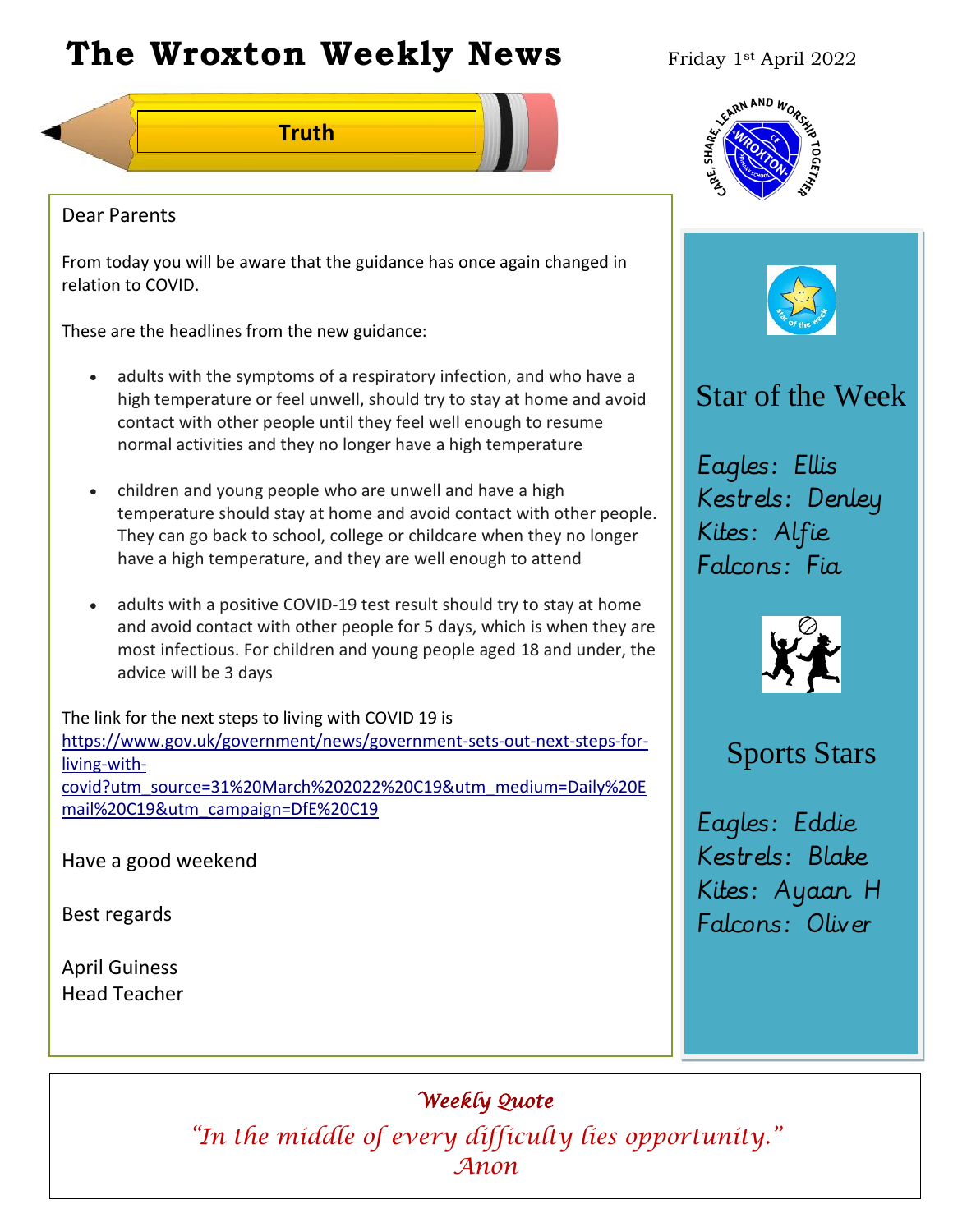## **E-safety**

#### Smart TV / Streaming services

 There are so many TV streaming services available now such as Netflix, Prime, Apple TV, Now TV and Disney as well as more families having Smart TVs, which connect to the internet and allow you to download apps and access YouTube for example. This means our children potentially have access to a lot more content, some of which may not always be appropriate to watch. If your child does access content through these services then, as always, make sure you set parental controls so they can only view content that is suitable for their age. Each service will have their own parental control settings with most of them using a Parental PIN so you can restrict what can be viewed (and purchased in some cases).

## **Traffic**

We would like to remind everyone to drive and park considerately when arriving and picking up from school.

Sadly, we have again received an email complaining about speeding in the village.

In order to help traffic flow, please park further down into the village if you are able to and use our unofficial one way system; enter Main street at the Millennium Stone and drive through, leaving by the road adjacent to All Saint's Church.

## **School Dinners**

The menu will remain unchanged after the Easter break.

You will be able to book dinners from early next week.

# **Parents' Evening - 4 th/ 5 th April**

Please remember to attend your appointment. Video links will be emailed 24 hours before you appointment time. If you opted to attend your appointment in person using the MS Forms link, you will still receive a link for a virtual appointment, please ignore.

Unfortunately we have had to cancel the appointments for The Kites class. These will be rescheduled as soon as possible.

Any questions please contact the office.

## **Tesco Community Grant Scheme**

Voting has now ended. Thank you to everybody who was able to add a blue counter or two to the pot! Now we must wait to see how well we did.

#### **Dates for your diary**

**6.4.2022 – 8.4.2022** Year 5/6 Residential

**8.4.2022** – End of Term

**25.4.2022** – Return to school

**2.5.2022** – Bank Holiday – School Closed

**3.5.2022** – Whole School May Pole celebrations – details to follow

#### **Attendance**

Our current attendance rate is 93% which as you are aware is well below the target set for the school.

As we have always said you cannot control illnesses and unfortunately we have had more than our fair share recently.

However, what you can do to support your child in school is to not book holidays within term time, routine dental appointments or visits to the opticians within the school day, and equally important ensure your child arrives at school on time.

Hopefully things will start to improve and the Covid infections will decline and the seasonal infections which are around at the moment will disappear.